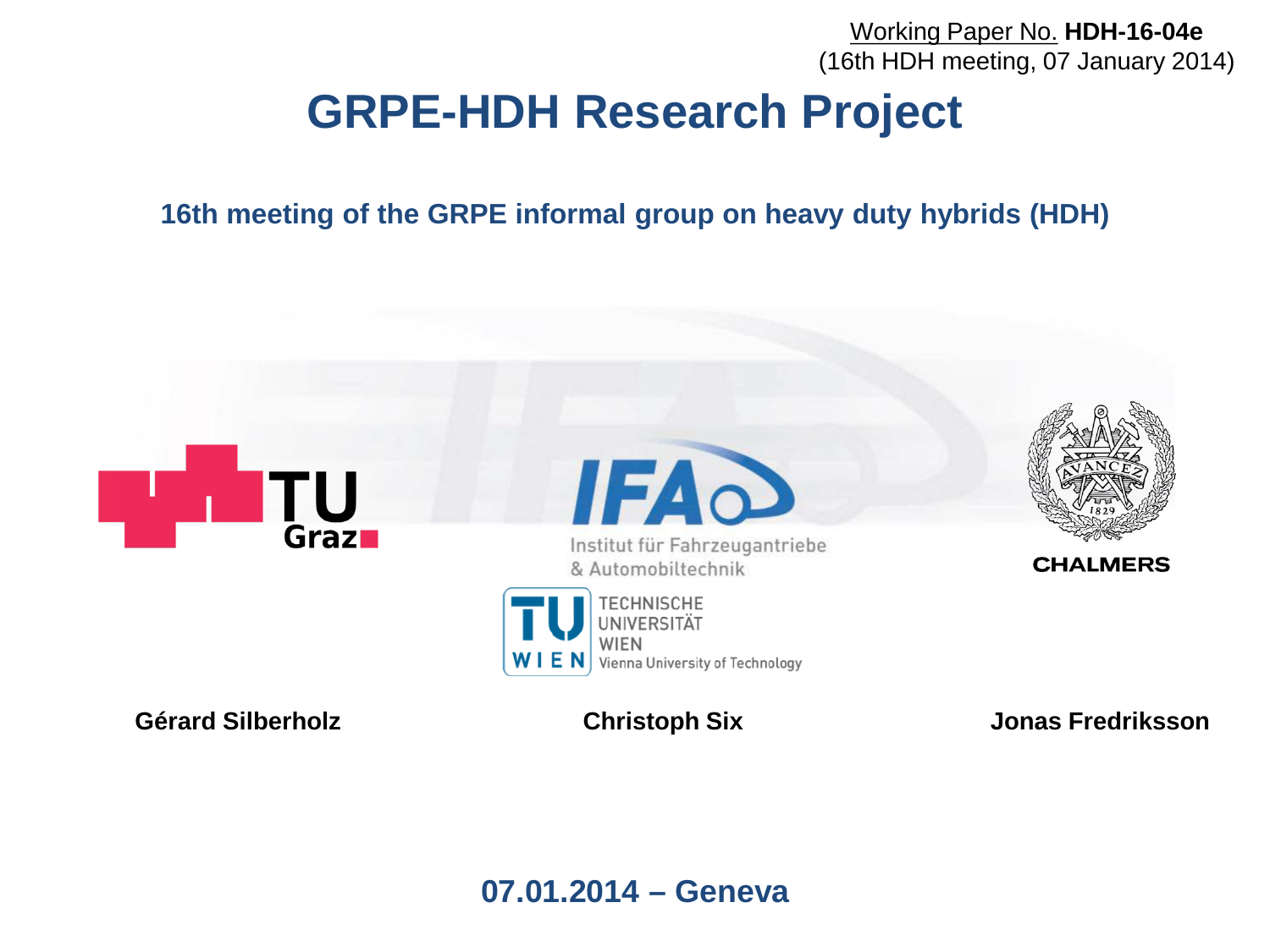### **Content**

 $\Box$  New model release

- $\Box$  Validation test program 2 (VTP2)
	- − Model verification
	- Drive cycle development
- $\Box$  Definition of rated power of hybrid system
- $\square$  Major open issues





**CHALMER** 

GRPE – HDH 16th meeting

07.01.2014 | Geneva | C. Six, G. Silberholz, J. Fredriksson | Slide 2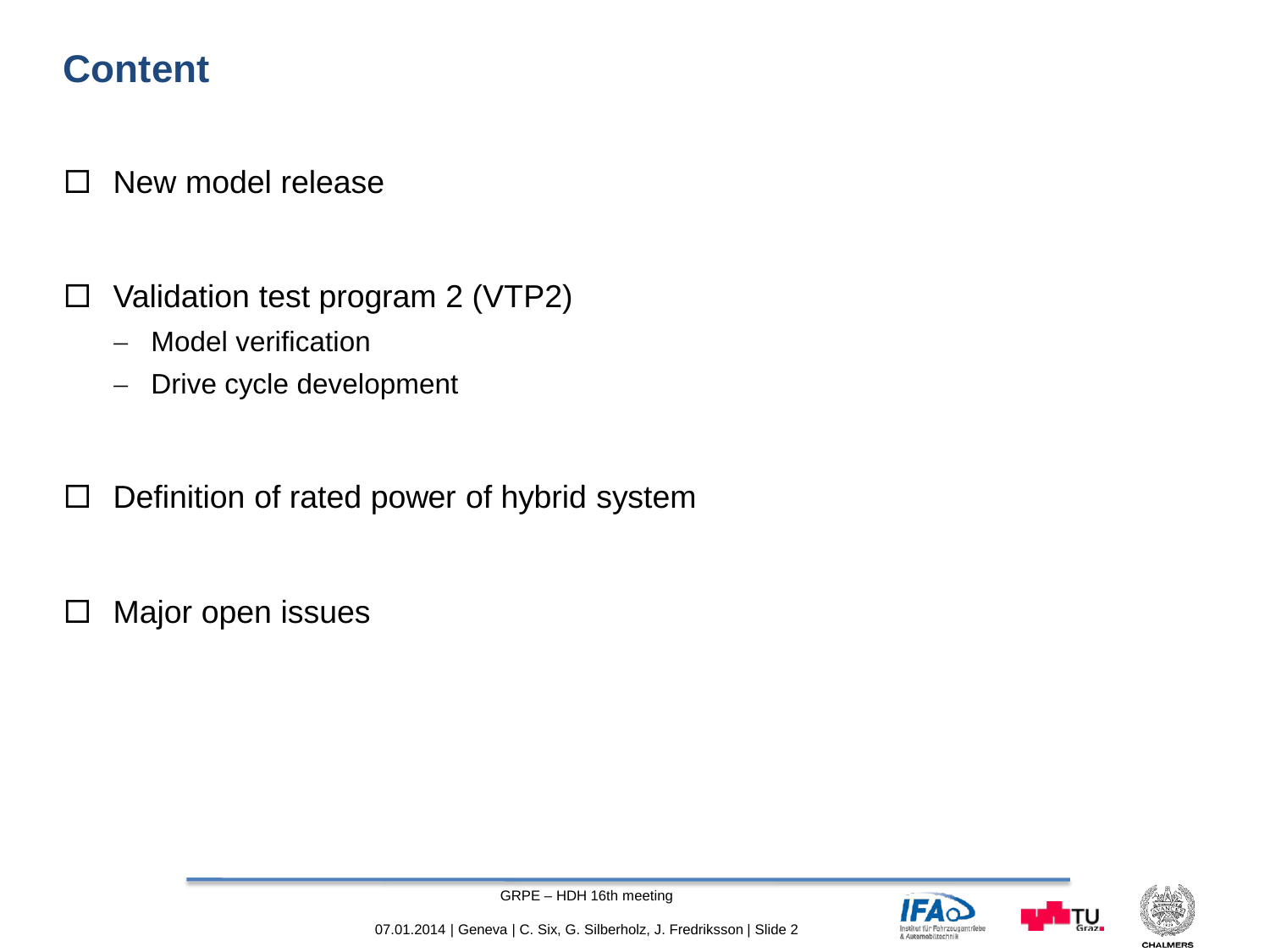#### **New model release**

- $\Box$  New version v0.5 of GTR-HILS simulation model released
- $\Box$  Feedback from Daimler already available
- $\Box$  Feedback from other OEMs still expected
- $\Box$  Work on minor issues and improvements in progress
- $\Box$  OEM feedback will be implemented according to GTR-HILS applicability







GRPE – HDH 16th meeting 07.01.2014 | Geneva | C. Six, G. Silberholz, J. Fredriksson | Slide 3

**CHALMERS**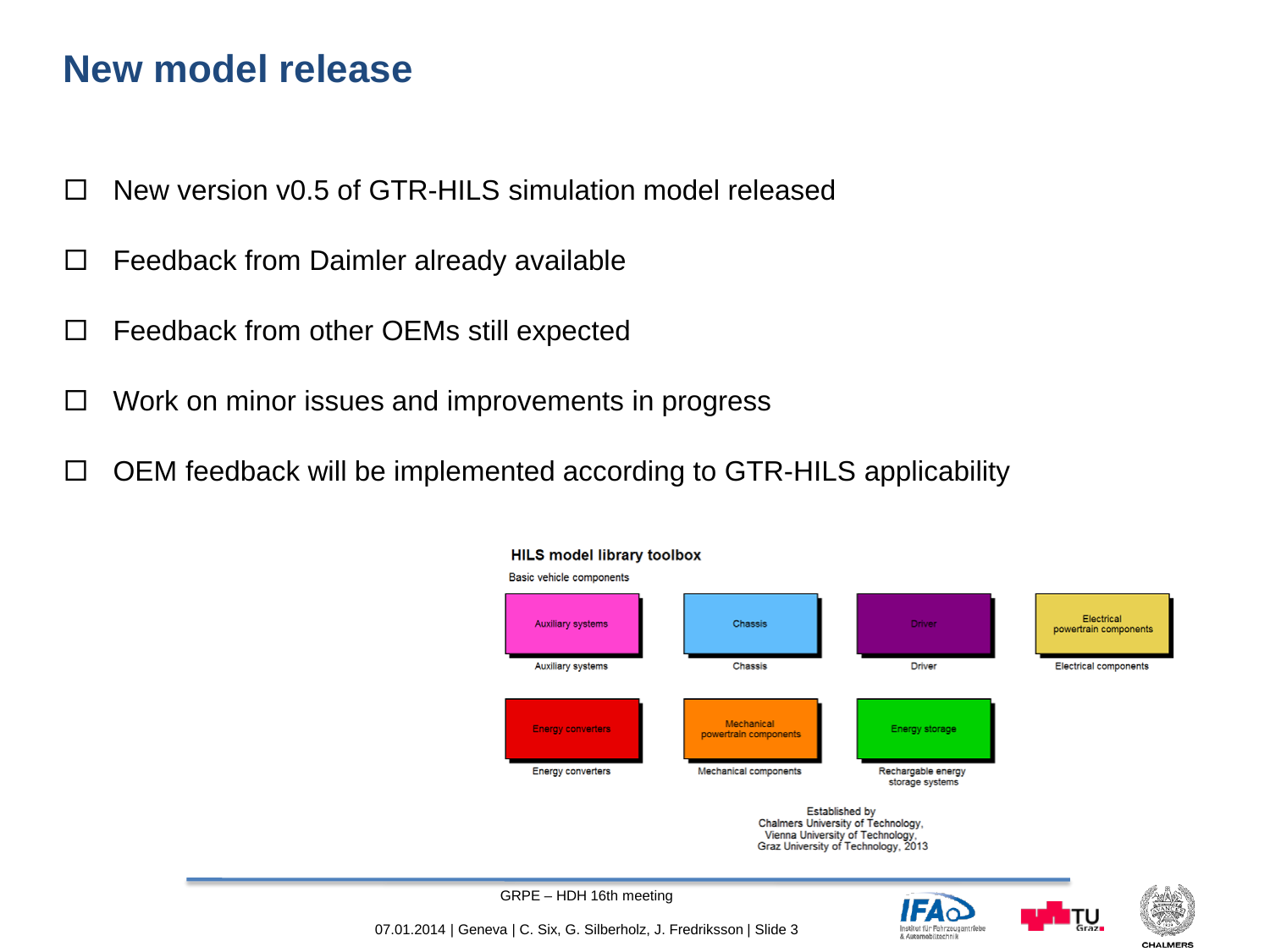## **VTP2 – Model verification**

- $\Box$  Model verification still ongoing at OEMs
	- VOLVO (SIL ECUs)
		- $\Box$  Verification criteria very close to limits specified in Kokujikan
		- $\Box$  Different gearshift behavior due to differing software versions
		- $\Box$  Gears from chassis dyno will be forced in simulation
		- $\Box$  Updated verification results expected by end of January
	- $\Box$  MAN (MIL ECUs)
		- $\Box$  New chassis dyno measurements at MAN facilities scheduled for January
		- $\Box$  Model verification will be performed with new measurement data
	- $\Box$  IVECO (HIL ECUs)
		- $\Box$  No access to hybrid system data at last measurements
		- $\Box$  New chassis dyno measurements at JRC facilities until end of February
		- $\Box$  Torque measurement system will be installed in vehicle
		- $\Box$  Verification results expected by end of March





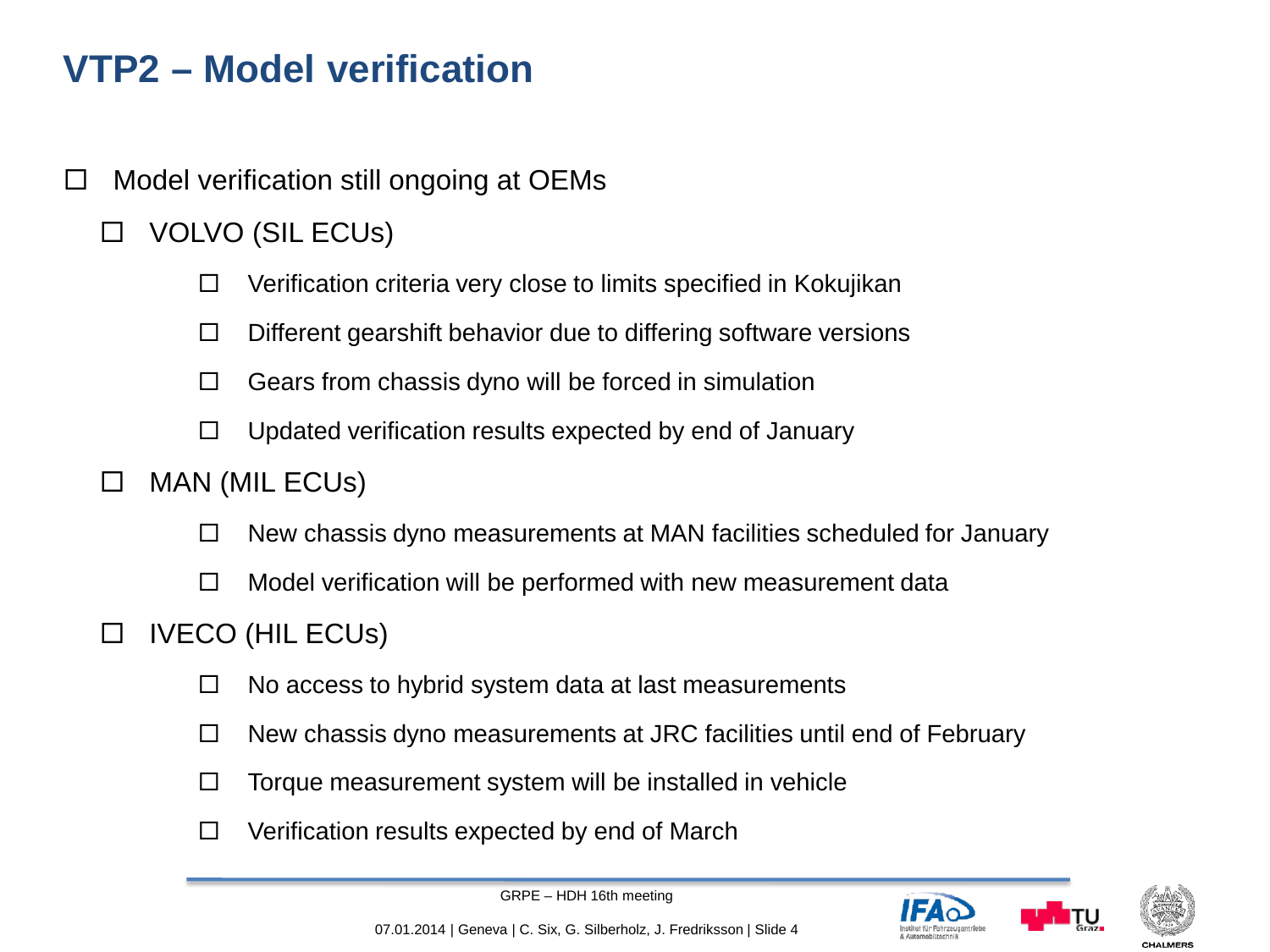# **VTP2 – Drive cycle development**

- $\Box$  Informal meeting with Japanese delegation after 7th drafting group meeting in Brussels
- $\Box$  Agreement on common position regarding the "Minicycle" method
- $\Box$  Implementation of new basis for cycle calculation ongoing
- $\Box$  Discussions and close cooperation with Japanese delegation during final implementation process
- $\Box$  Another informal meeting with Japanese delegation scheduled before the drafting group meeting in Tokyo
- $\Box$  Final method of calculation should be available for drafting group meeting in Tokyo
- Final discussion and acceptance in the HDH working group in 17th meeting in April





GRPE – HDH 16th meeting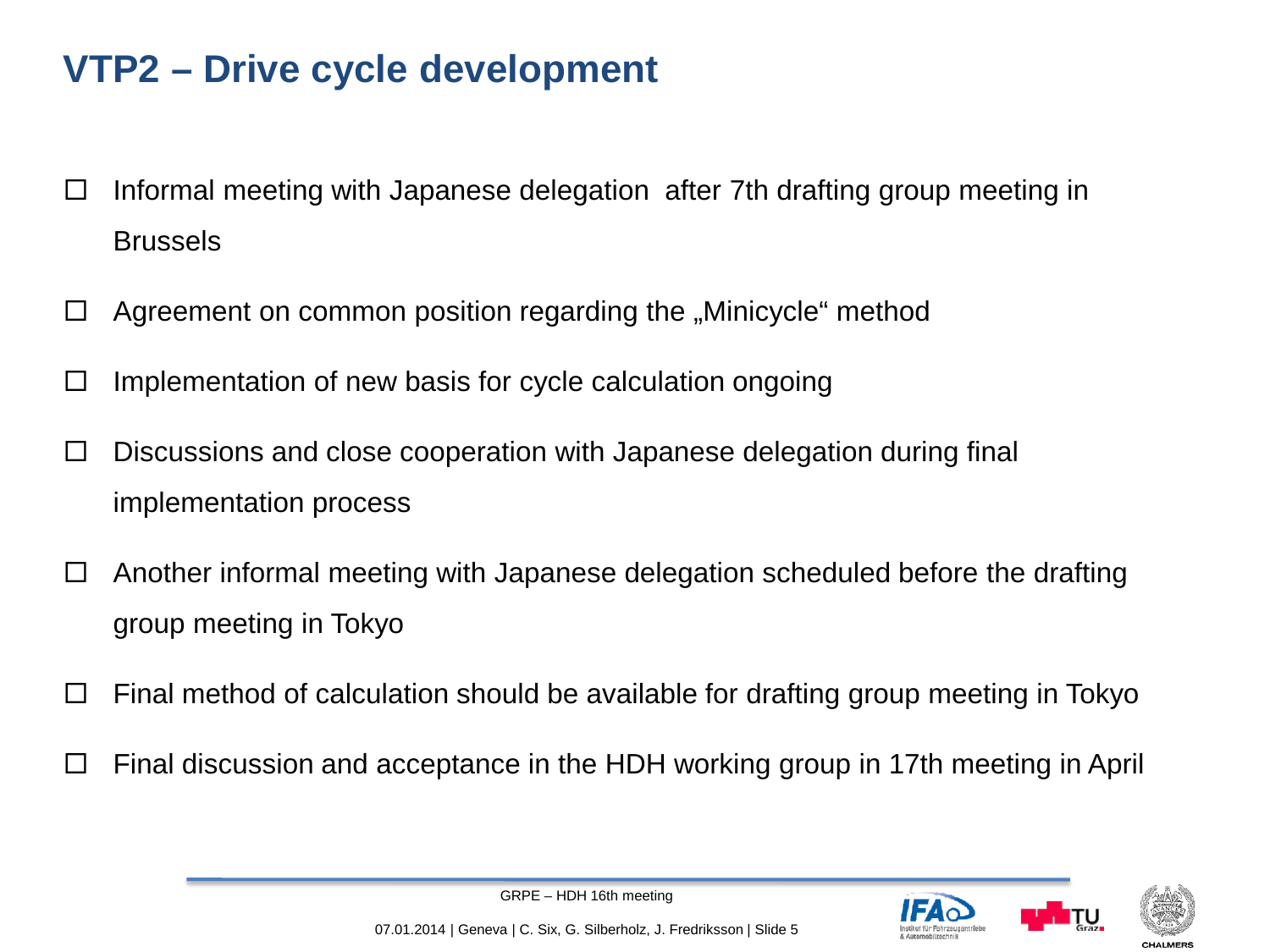# **Definition of rated power of hybrid system**

- $\Box$  Rated power is needed for calculation of test cycle
- $\Box$  System peak power vs. continuous power
	- $\Box$  Peak power dependent on SOC and other system limitations (controllers) and only available for a short time
	- $\Box$  Continuous power can be provided by the hybrid system for a longer timeframe
- $\Box$  EPA procedure for mapping electric hybrid systems was analysed
	- $\Box$  Different methods "Continuous sweep" and "Discrete mapping" can lead to different results
	- $\Box$  Depending on the capacity of the ReESS, the maximum power of the hybrid system can differ between these methods
- $\Box$  Definition of rated power for all different types of hybrid systems difficult
- $\Box$  One possible solution: only use ICE rated power
	- With limitation of ∆SOC=0 over cycle, energy for vehicle propulsion can only be provided by ICE (+ recuperated energy)
- $\Box$  Definition of rated system power should be possible without additional measurements
- $\Box$  Further investigations needed





GRPE – HDH 16th meeting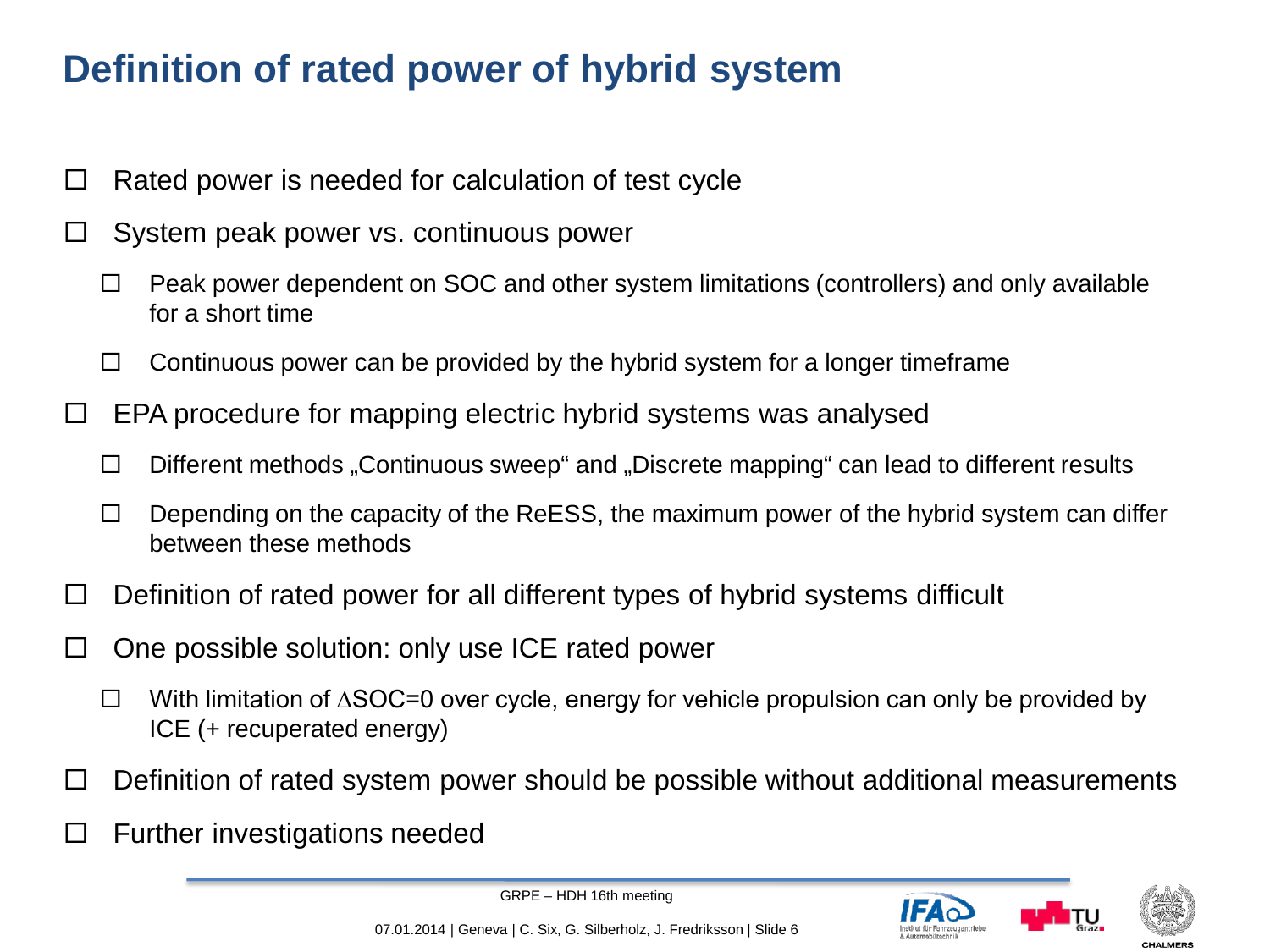# **Major open issues**

- On-Road verification procedure
	- $\Box$  Work package can only be started as soon as standard verification is successfully completed
- Cold start
	- $\Box$  Cold start measurements from chassis dyno tests need to be analysed and verified
	- $\Box$  Cold start verification can only be started as soon as standard verification is successfully completed
- Hybrid system work or combustion engine work as reference for specific emissions
	- $\Box$  General definition of hybrid system work necessary for different types of hybrid systems
- $\Box$  Alignment of HILS testing and Powerpack testing
	- $\Box$  Same boundary conditions lead to comparable test cycles
- Define viable and profound procedure for practical handling of type approval of different vehicle variants

GRPE – HDH 16th meeting





07.01.2014 | Geneva | C. Six, G. Silberholz, J. Fredriksson | Slide 7